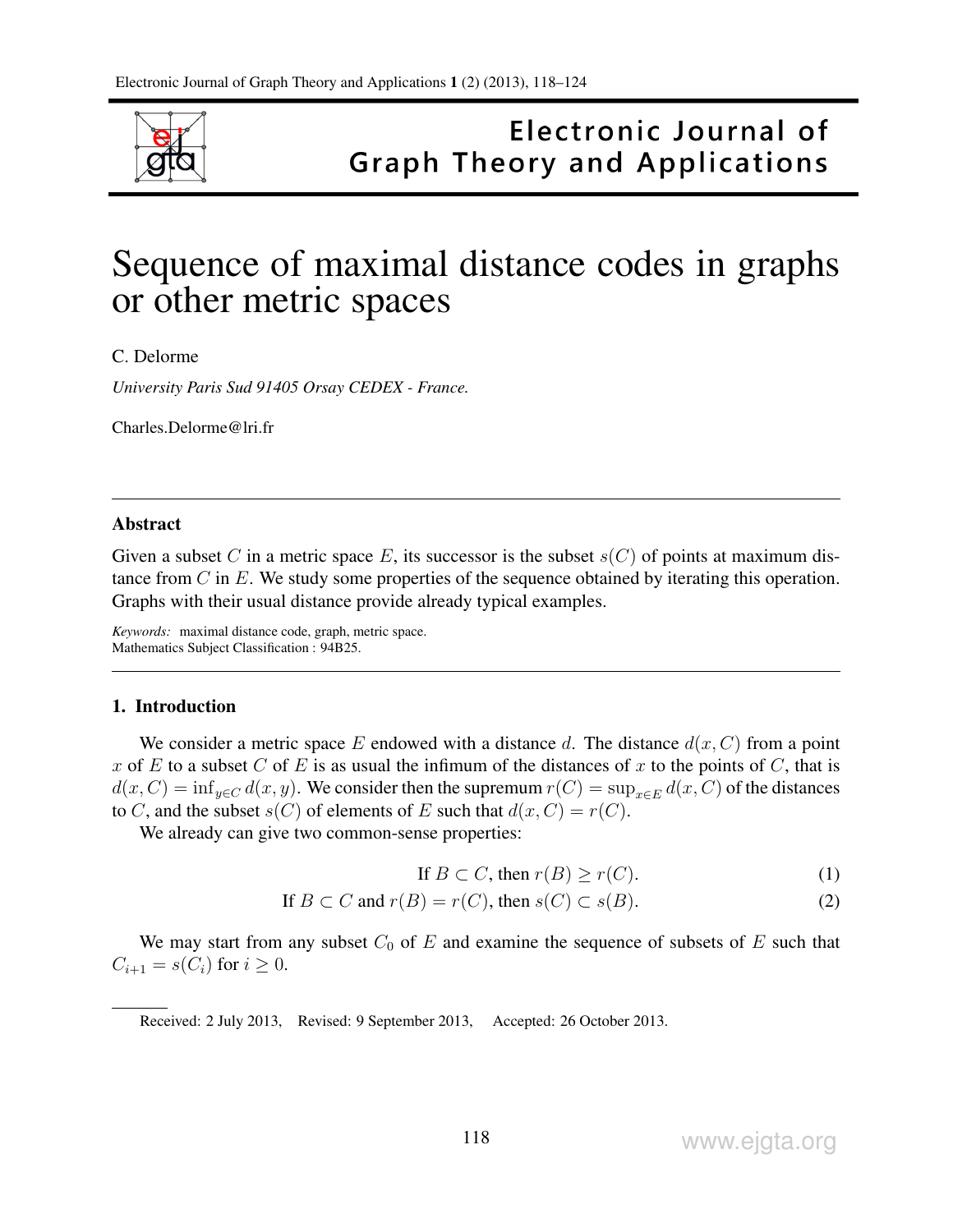Note that  $s(C)$  is always closed in E, maybe empty. Since the distance  $d(x, C)$  is equal to the distance  $d(x, C)$  of x to the closure of C, we may suppose without loss of generality that we deal only with closed subsets of E.

Let us get rid off of two special cases.

- If  $C = E$  (or if C is dense in E), then  $r(C) = 0$  and  $s(C) = E$ .
- If  $C = \emptyset$ , then  $r(C) = \infty$  and  $s(C) = E$ .

Note that if E is compact and nonempty, then  $s(C)$  also is nonempty. We may observe the following behaviour.

**Proposition 1.** For a succession  $C, s(C), s^2(C), s^3(C)$  of subsets obtained by the process, and if C, s(C) *are nonempty we have*

$$
r(s(C)) \ge r(C). \tag{3}
$$

$$
If r(C) = r(s(C)), then C \subset s2(C) and s3(C) = s(C).
$$
 (4)

*Proof.* Consider a point x of  $s(C)$ , the distances of the points  $y \in C$  to x are at least  $r(C)$ . Thus the distance  $d(y, s(C))$  is at least  $r(C)$ . The supremum on E of distances to  $s(C)$  is thus also at least  $r(C)$ . Hence the inequality.

If  $r(C) = r(s(C))$ , since the points y of C already satisfy  $d(y, s(C)) = r(s(C))$ , we have  $C \subset s^2(C)$ . Then  $r(s^2(C)) \ge r(s(C))$ .

Moreover we have already  $s(C) \subset s^3(C)$  (owing to Eq. (3)), but since  $C \subset s^2(C)$ , the common-sense remark (Eq. (2)) gives  $s^3(C) \subset s(C)$ . Hence the equality.  $\Box$ 

If the metric space is finite, we clearly get a sequence of subsets of  $E$  that is ultimately periodic. If the full set occurs in the sequence, the period is 1. Otherwise, the period is 2.

We will show examples where the metric space  $E$  is a graph, with its usual metric. Its subsets will be called *codes*, and  $r(C)$  is known under the name of *covering radius* of C. The *minimum distance* is the smallest distance between two different vertices of the code.

Let us recall that a *path of length* n (respectively a *one-directional ray*, respectively a *twodirectional ray*) is isomorphic to the graph with vertex set  $\{0, 1, 2, \ldots, n\}$  (respectively N, respectively  $\mathbb{Z}$ ) with edges connecting two numbers x, y if  $|x - y| = 1$ . These kinds of graphs will be used in sections 3 and 4.

#### 2. Examples

#### *2.1. A tree with 5 vertices*

The graph is the tree with five vertices labeled from 1 to 5. The four edges are the pairs  $\{1, 2\}, \{2, 3\}, \{3, 4\}, \{3, 5\}.$ 

The successors of a code  $C_0$  are shown in Table 1. Then the codes are alternately the codes 3 and 4.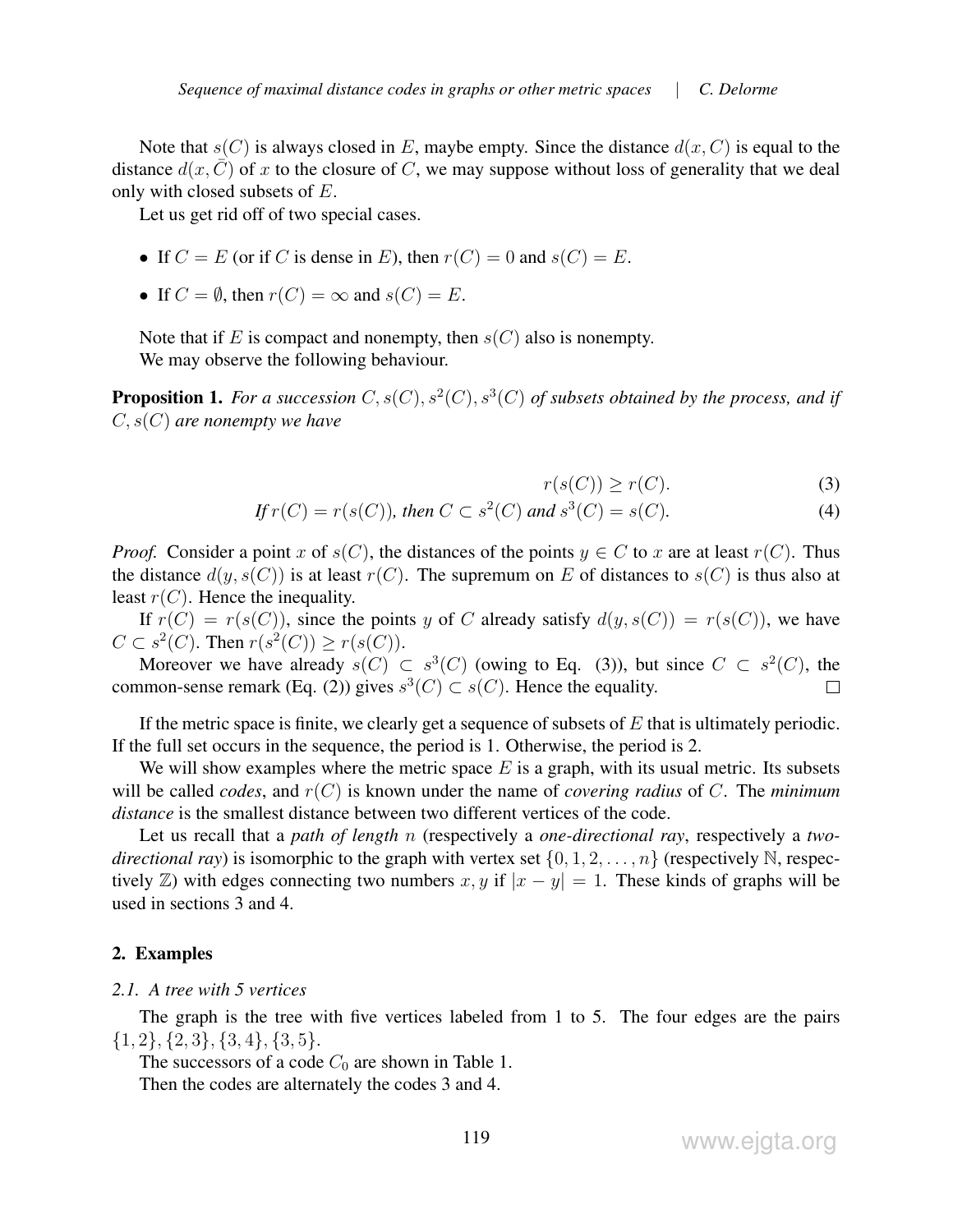|                   | codes     | covering radius |
|-------------------|-----------|-----------------|
| $\mathbf{\Omega}$ | ${2,3,5}$ |                 |
|                   | ${1,4}$   | $\overline{2}$  |
| 2                 | ${5}$     | 3               |
| 3                 | {1}       | 3               |
|                   |           |                 |

Table 1. A sequence of codes in a graph of order 5

| Table 2. A sequence of codes in a graph of order 7 |  |  |  |  |
|----------------------------------------------------|--|--|--|--|
|----------------------------------------------------|--|--|--|--|

|          | codes         | covering radius |
|----------|---------------|-----------------|
| $\theta$ | ${2,4,5,6,7}$ |                 |
|          | ${1,3}$       | 2.              |
| 2        | ${5,7}$       | 3               |
| 3        | {4}           |                 |
| 4        | {7}           |                 |
| 5        | L 5 J         |                 |

## *2.2. A graph with 7 vertices and 7 edges*

The vertices are labeled from 1 to 7 and the seven edges are  $\{1, 2\}, \{2, 3\}, \{1, 3\}, \{1, 4\}, \{2, 5\}, \{3, 6\}, \{6, 7\}.$ The code  $C_0$  and its successors are given in Table 2.

## 3. Codes on paths

In this section, we will show that one can build sequences with an arbitrarily long nonperiodic part.

Table 3. Production rule for modified Fibonacci words

| replace | by       |
|---------|----------|
| $a_1$   | $b_2$    |
| $a_2$   | $b_1$    |
| $b_1$   | $b_2a_1$ |
| $b_2$   | $a_2b_1$ |

Consider the sequence of *modified Fibonacci words*  $w_n$  and their symmetrics  $w'_n$  (Table 4). The word  $w_{i+1}$  (respectively  $w'_{i+1}$ ) is obtained by replacing each letter of  $w_i$  (respectively  $w'_i$ ) with the rule given in Table 3.

The length of word  $w_i, i \geq 1$  is then the Fibonacci number  $F_i$ . The word  $w_i$  contains  $F_{i-1}$ letters b and  $F_{i-2}$  letters a and the indices are alternately 1 and 2. A letter with index 1 is followed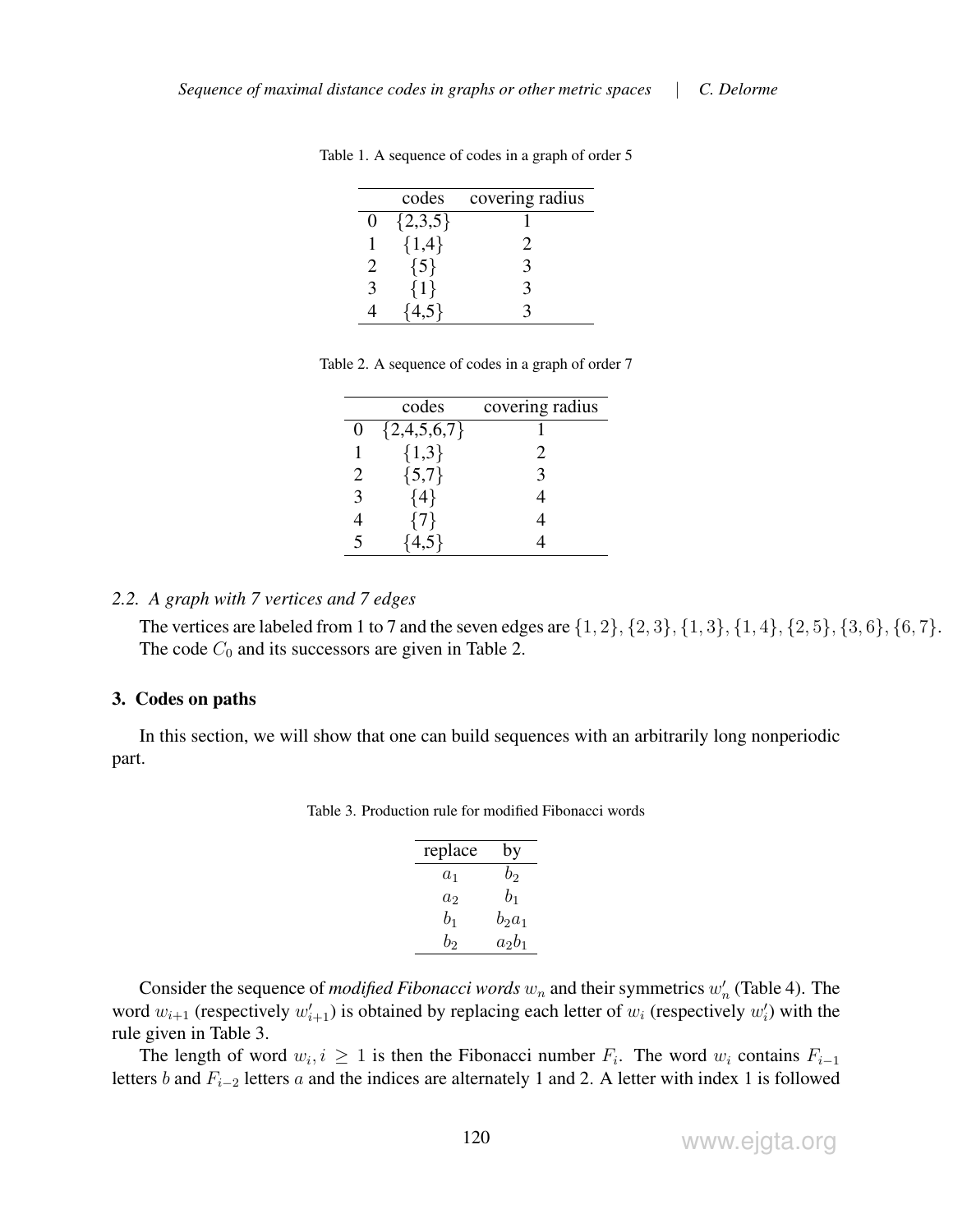| Table 4. Modified Fibonacci words |                                                                                     |                |
|-----------------------------------|-------------------------------------------------------------------------------------|----------------|
| $\it{n}$                          | $w_n \quad w'_n$                                                                    |                |
| 1                                 | $a_2$                                                                               | $a_1$          |
| 2                                 | $b_{1}$                                                                             | b <sub>2</sub> |
| 3                                 | $b_2a_1$                                                                            | $a_2b_1$       |
|                                   | $a_2b_1b_2$ $b_1b_2a_1$                                                             |                |
| 5                                 | $b_1b_2a_1a_2b_1$ $b_2a_1a_2b_1b_2$                                                 |                |
| 6                                 | $b_2a_1a_2b_1b_2b_1b_2a_1$ $a_2b_1b_2b_1b_2a_1a_2b_1$                               |                |
|                                   | $a_2b_1b_2b_1b_2a_1a_2b_1b_2a_1a_2b_1b_2$ $b_1b_2a_1a_2b_1b_2a_1a_2b_1b_2b_1b_2a_1$ |                |

with the same letter with index 2 unless it is the last letter of the word, and similarly a letter with index 2 follows the same letter with index 1 unless it is the first letter of the word.

The sequence of words has some weak resemblance to sequence A008351 of [1].

We may note  $w_{n+3} = w_n w_{n+1} w'_{n+1}$  and  $w'_{n+3} = w_{n+1} w'_{n+1} w'_{n}$ .

We now choose two integers  $\alpha$  and  $\beta$  with  $0 \leq \alpha < \beta$ , and we build the path P of length  $\alpha F_{n-2} + \beta F_{n-1}$ , by concatenating subpaths of length  $\alpha$  for each letter a and  $\beta$  for each letter b. We then put a code  $C_1$  in P by choosing each vertex just after the paths labeled 2 or just before the paths labeled 1, and  $C_0$  is the complement of  $C_1$ . The distances between a vertex of the path and the closest vertex of the code  $C_1$  is at most  $\beta$ , and this distance  $\beta$  occurs precisely for vertices preceding a subpath labeled  $b_2$  or following a subpath labeled  $b_1$ . The code  $C_2$  formed with these vertices is also the one created with the word  $w_{n-1}$  and the lengths  $\alpha' = \beta$  and  $\beta' = \alpha + \beta$ . See



Figure 1. Successive codes on a path for  $n = 6$ ,  $\alpha = 1$  and  $\beta = 2$ .

Figure 1 of codes  $C_0$  to  $C_5$  with  $n = 6$ ,  $\alpha = 1$  and  $\beta = 2$ , where double lines show the subpaths labeled  $a_2$  or  $b_2$ . Of course  $C_n$  and  $C_{n-1}$  are the ends of the path P.

We may note features for the sequence of codes build by this method.

- If  $\alpha = 1$  and  $\beta = 2$  the length of the path is  $F_{n+1}$ .
- $C_{k+3} \subset C_k$  for  $0 \le k \le n-3$ .

## 4. Codes on rays

#### *4.1. Nonperiodic sequences*

Here we will build codes on infinite graphs such that the sequence of codes is itself infinite.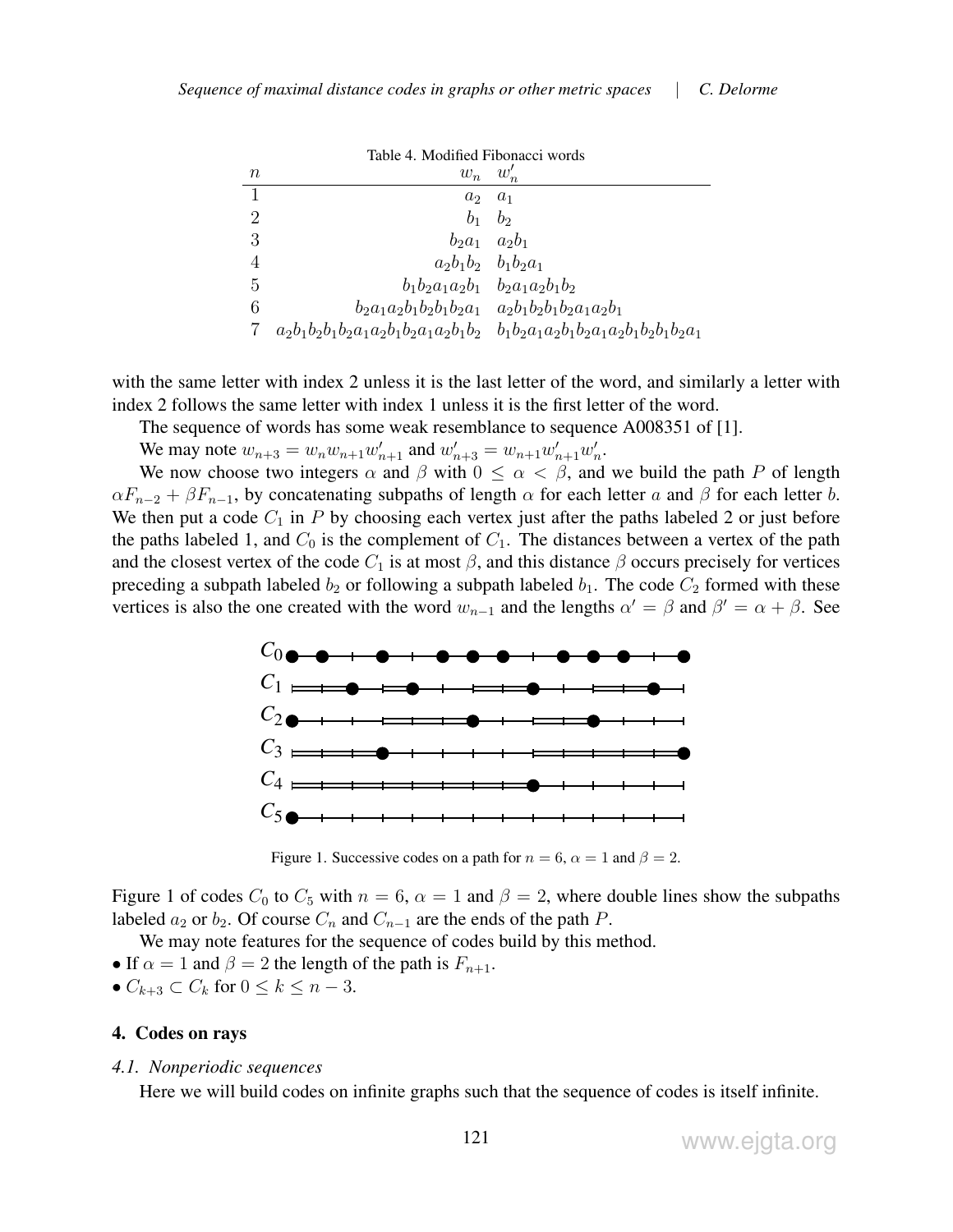

Figure 2. How to get a delayed occurrence of empty code on a ray

Noticing that  $w_n$  is always a prefix of  $w_{n+3}$ , we can define three infinite words that are the limits of the  $w_n$ 's, namely  $W_k = \lim_{n \to \infty} w_{3n+k}$ , for  $k = 0, 1, 2$ .

We can build from each of these infinite words a one-directional ray and a code on it in the same way as before, and get an infinite sequence of codes  $C_0, C_1, \ldots, C_n, \ldots$  with covering radiuses  $\beta$ ,  $\beta + \alpha$ ,  $2\beta + \alpha$ , ...,  $F_n\alpha + F_{n+1}\beta$ , ... and minimal distances  $2\alpha$ ,  $2\beta$ , ...,  $2(F_n\beta + F_{n-1}\alpha)$ , ...

Similarly  $w'_n$  is always a suffix of  $w'_{n+3}$ , and we can define the three 'left-infinite words'  $W'_k$ , that are the symmetrics of the  $W_k$ 's. Concatenating  $W'_n$  and  $W_n$  gives a 'word' infinite in both directions, that provides a two-directional ray with a sequence of codes having the same parameters as the codes on the one-directional ray.

## *4.2. Arrival of empty code*

Let us take a ray. Let us consider the word consisting on  $w_{n+3}$  followed by an infinite sequence of concatenated  $w'_n w_n$ , with  $n \geq 1$ . We make a code C as formerly. Then the code  $s(C)$  is obtained in the same way with  $w_{n+2}$  followed by concatenated  $w'_{n-1}w_{n-1}$ . When arriving at  $w_4w'_1w_1 \ldots$  we observe that the code following this one has just a vertex and therefore is followed by the empty code (Figure 2).

#### *4.3. Ultimately 2-periodic sequences*

Codes whose sequence of successors is on rays is ultimately 2-periodic can be build as follows. Concatenating infinitely many copies of  $w_nw'_n$  and building the code  $C_0$  like above, we get for  $C_{n-2}$  the code associated to  $b_1b_2b_1b_2\ldots$ , with vertices at positions  $0, 2m, 4m, \ldots$ , where  $m =$  $\alpha F_{n-2}+\beta F_{n-1}$ , and then  $C_{n-1}$  (associated to  $a_2a_1a_2a_1\dots$ ) has its points at positions  $m, 3m, 5m, \dots$ and  $C_n = C_{n-2}$ .

## 5. Remarks and questions

#### *5.1. Graphs and general metric spaces*

If the graph is finite, the sequence of codes (starting from any code) is ultimately periodic of period 1 or 2.

*What is the minimum order of a graph whose nonperiodic part has length k (i.e.*  $C_k \neq$  $C_{k-2}$  *and*  $C_{k+1} = C_{k-1}$ ?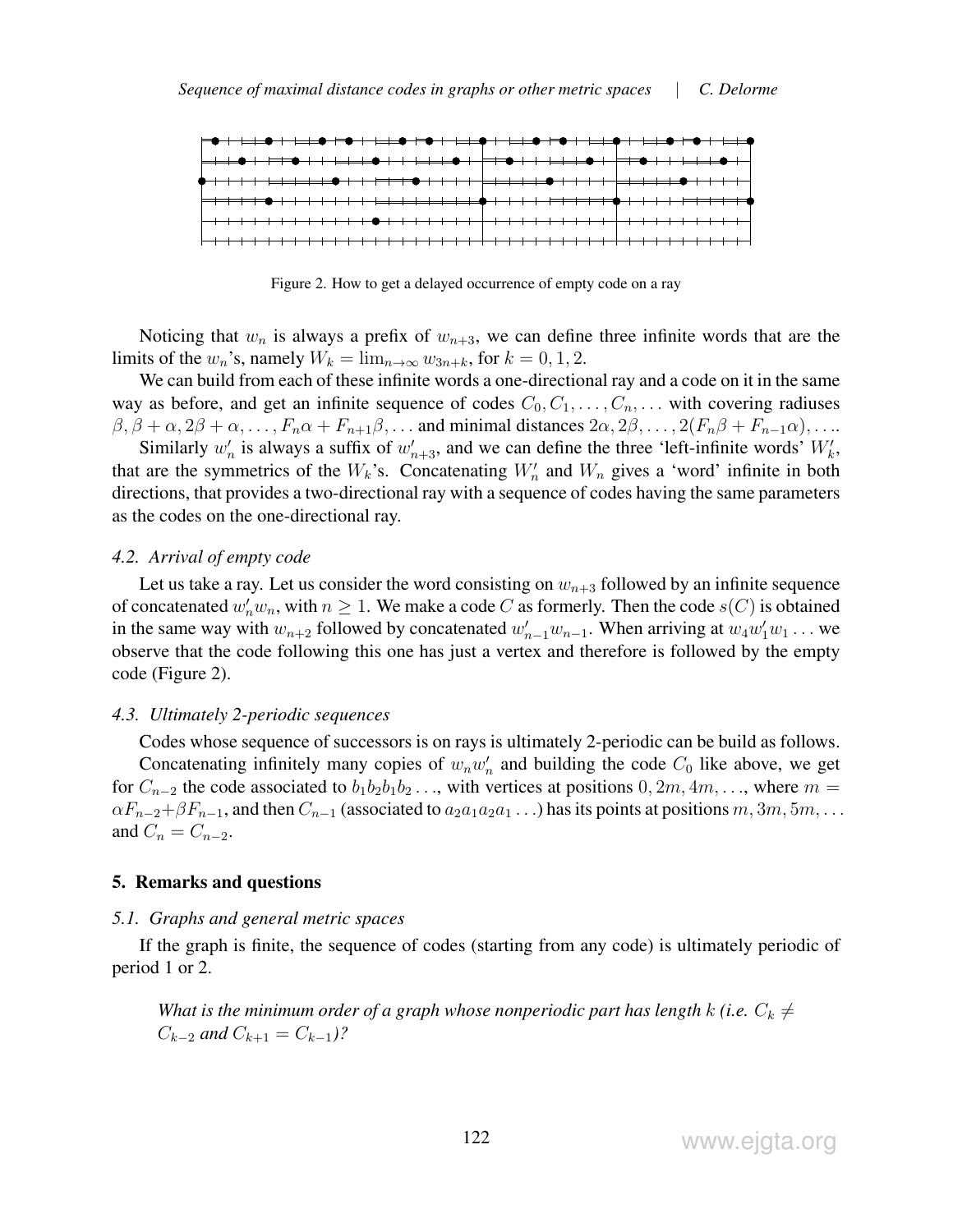|               | Table 5. Some upper bounds for orders of graphs |
|---------------|-------------------------------------------------|
| k.            | bound for $n$                                   |
| $\mathcal{L}$ | $3 = F_3 + 1$                                   |
| 3             | $4 = F_4 + 1$                                   |
| 4             | [Example 2.1] $5 < 6 = F_5 + 1$                 |
| 5             | [Example 2.2] $7 < 9 = F_6 + 1$                 |
| $k \geq 6$    | $F_{k+1} + 1$                                   |

 $T<sub>eff</sub>$   $\zeta$ . Some upper bounds for orders

If the diameter of the graph is D, then this length is at most  $D+1$ . The given examples provide upper bounds (Table 5).

The examples with paths show that for a real segment it is possible to have a sequence of arbitrary finite length before the periodic part. The same conclusion holds for a space isometric to a sphere  $S^1$ .

However, that leaves open the question:

*Is it possible for a* compact *metric space to have an infinite sequence of codes?*

Of course, if any increasing sequence of distances in the set is stationary (for example the usual distance in rings of  $p$ -adic integers, see [2]), the sequence is ultimately periodic of period 1 or 2.

The Hausdorff distance between closed parts of a compact metric space endowed with distance  $d$  is defined by

$$
\partial(X,Y) = \max(\max_{x \in X} \min_{y \in Y} d(x,y), \max_{y \in Y} \min_{x \in X} d(x,y)).
$$

The set of closed parts of a compact metric space endowed with that distance constitutes a compact metric space (see [4, ch.7 §3 ex. 7, p. 279]), but the function successor is in general not continuous, as shown by an example: E is the real segment  $[0, 2]$  and  $C(\varepsilon) = \{1 + \varepsilon\}$ . Then for  $\varepsilon > 0$  the successor is  $\{0\}$ , but for  $\varepsilon = 0$  the successor becomes  $\{0, 2\}$ . This contributes to the difficulty of the question.

We may note however that if the sequences  $\Gamma_n$  and  $s(\Gamma_n)$  of codes in a compact metric space E are convergent, then  $\lim(s(\Gamma_n)) \subset s(\lim(\Gamma_n))$ . In a sequence of  $s^n(C)$ , we can extract convergent subsequences  $\Gamma_n$  and  $s(\Gamma_n)$  and then the distances  $\partial(E, s^n(C))$  converge to  $\partial(E, \text{lim}(\Gamma_n))$  =  $\partial(E, s(\lim(\Gamma_n)) \text{ and } s^3(\lim(\Gamma_n)) = s(\lim(\Gamma_n)).$ 

## *5.2. Other functions*

Clearly, the same behaviour occurs is the distance is replaced by a function satisfying  $d(x, y) =$  $d(y, x)$  and  $d(x, x) < d(x, y)$  if  $x \neq y$ , like the *unilateral distance* in oriented graphs [3].

## References

- [1] On-Line Encyclopedia of Integer Sequences. http://oeis.org/A008352
- [2] Y. Amice, Les nombres  $p$ -adiques. Presses Universitaires de France, sér. Le mathématicien 14 (1975)